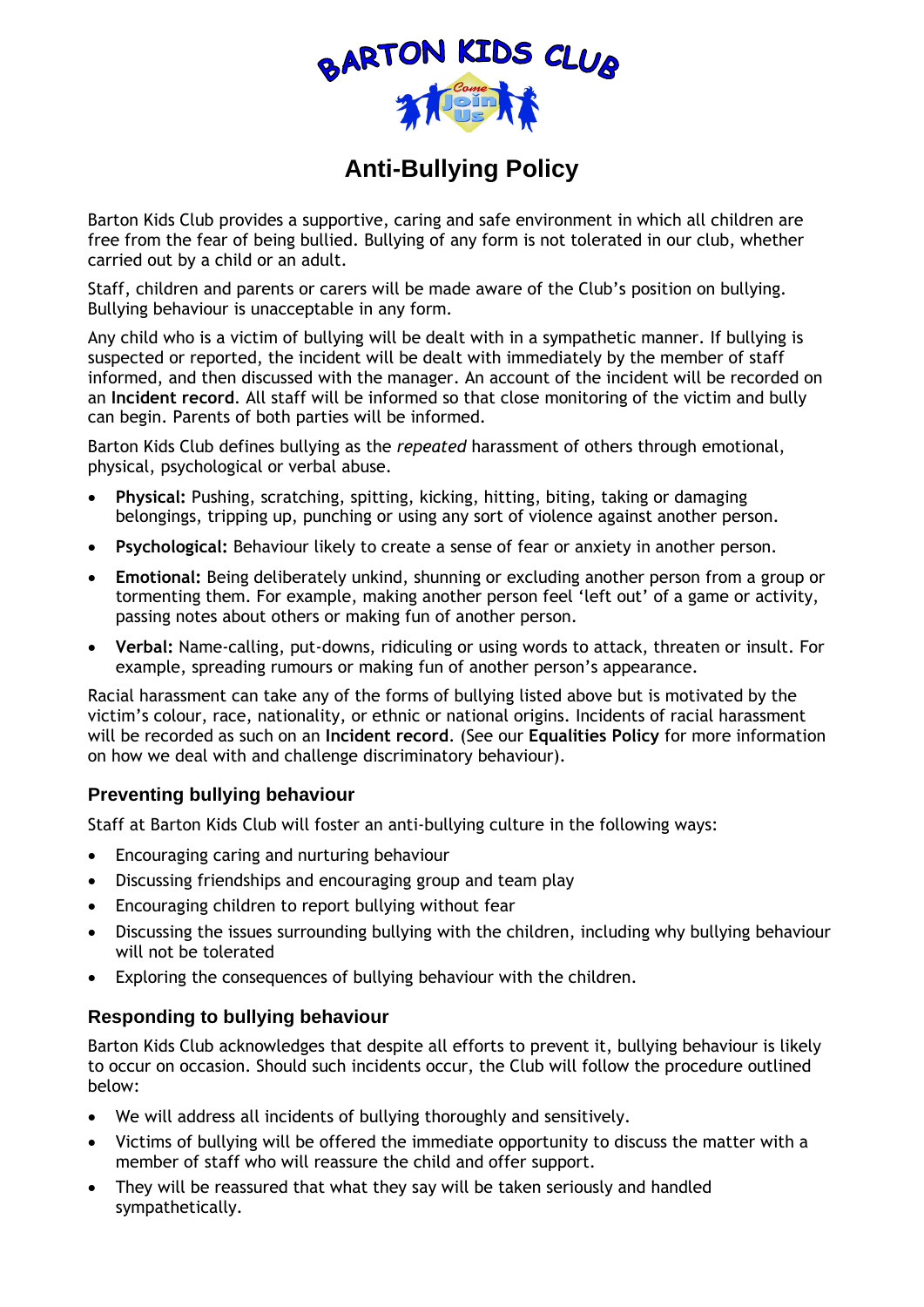

- Staff will support the individual who has been bullied, keeping them under close supervision, and checking their welfare regularly.
- If another child witnesses bullying and reports this, staff will reassure them that they have done the right thing. Staff will then investigate the matter.
- If a member of staff witnesses an act of bullying, involving children or adults at the club, they will inform the Play Leader.
- Children who have bullied will be helped by discussing what has happened, establishing why the child became involved. Staff will help the child to understand why this form of behaviour is unacceptable and will encourage him/her to change their behaviour
- If the bullying persists, the parents will be informed and a we will work with them to try to resolve the issues.
- If this fails to stop the bullying, more serious actions may have to be taken, as laid out in the **Suspensions and Exclusions** policy**.**
- All incidents of bullying will be reported to the Manager and will be recorded on an **Incident form**. The manager and other relevant staff will review the Club's procedures in respect of bullying, to ensure that practices are relevant and effective.

| This policy was adopted by: Barton Kids Club | Date: October 2020            |
|----------------------------------------------|-------------------------------|
| To be reviewed: 2021                         | Signed: Linda Hoenes, Manager |